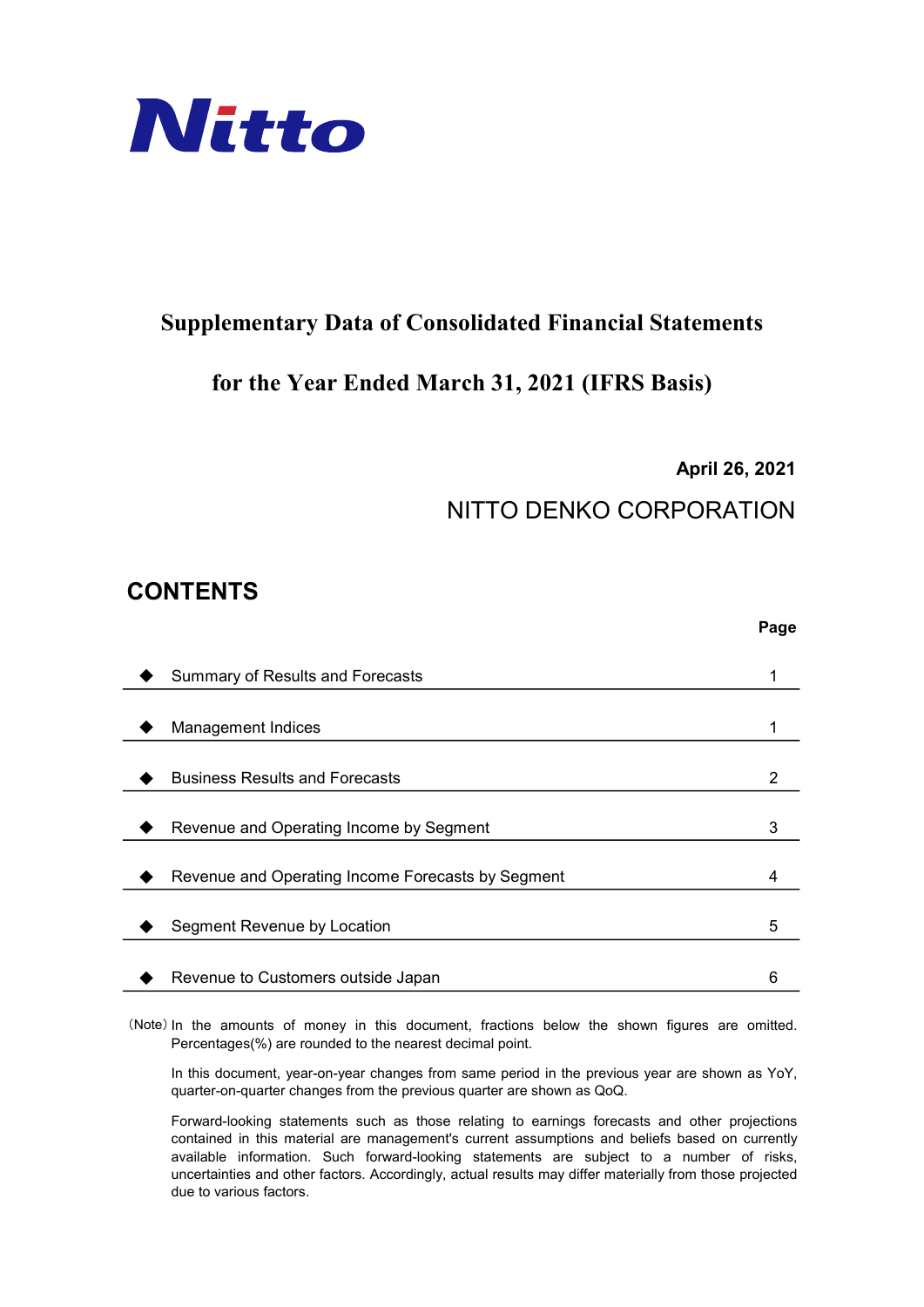# Summary of Results and Forecasts

|                                                                                                                                                         | Unit            | Consolidated<br><b>Results</b> |         | Consolidated<br>Forecasts |
|---------------------------------------------------------------------------------------------------------------------------------------------------------|-----------------|--------------------------------|---------|---------------------------|
|                                                                                                                                                         |                 | FY2019                         | FY2020  | FY2021                    |
| Revenue                                                                                                                                                 | Yen in Millions | 741,018                        | 761,321 | 785,000                   |
| Operating Income                                                                                                                                        | Yen in Millions | 69,733                         | 93,809  | 105,000                   |
| Income before<br><b>Income Taxes</b>                                                                                                                    | Yen in Millions | 69,013                         | 93,320  | 105,000                   |
| Net Income                                                                                                                                              | Yen in Millions | 47,224                         | 70,308  | 75,000                    |
| <b>Basic Earnings Per Share</b>                                                                                                                         | Yen             | 301.32                         | 472.71  | 506.87                    |
| Dividend Payout Ratio                                                                                                                                   | $\%$            | 66.4                           | 42.3    | 43.4                      |
| <b>ROA</b>                                                                                                                                              | $\%$            | 5.1                            | 7.4     | 7.6                       |
| <b>ROE</b>                                                                                                                                              | $\%$            | 6.8                            | 10.0    | 10.2                      |
| Operating Income to Revenue                                                                                                                             | %               | 9.4                            | 12.3    | 13.4                      |
| Shareholders' Equity<br>to Total Assets                                                                                                                 | $\%$            | 74.8                           | 74.1    | 75.2                      |
| Depreciation and Amortization                                                                                                                           | Yen in Millions | 49,390                         | 47,950  | 51,000                    |
| Capital Expenditure                                                                                                                                     | Yen in Millions | 58,930                         | 50,597  | 64,000                    |
| R & D Expenditures                                                                                                                                      | Yen in Millions | 33,765                         | 35,261  | 37,000                    |
| <b>Exchange Rate</b><br>(Average Rate)                                                                                                                  | Yen/1US\$       | 109.1                          | 105.9   | 105.0                     |
| * ROA Ratio of profit attributable to owners of the parent company to total assets<br>ROE Return on equity attributable to owners of the parent company |                 |                                |         |                           |
|                                                                                                                                                         |                 | <b>Management Indices</b>      |         |                           |

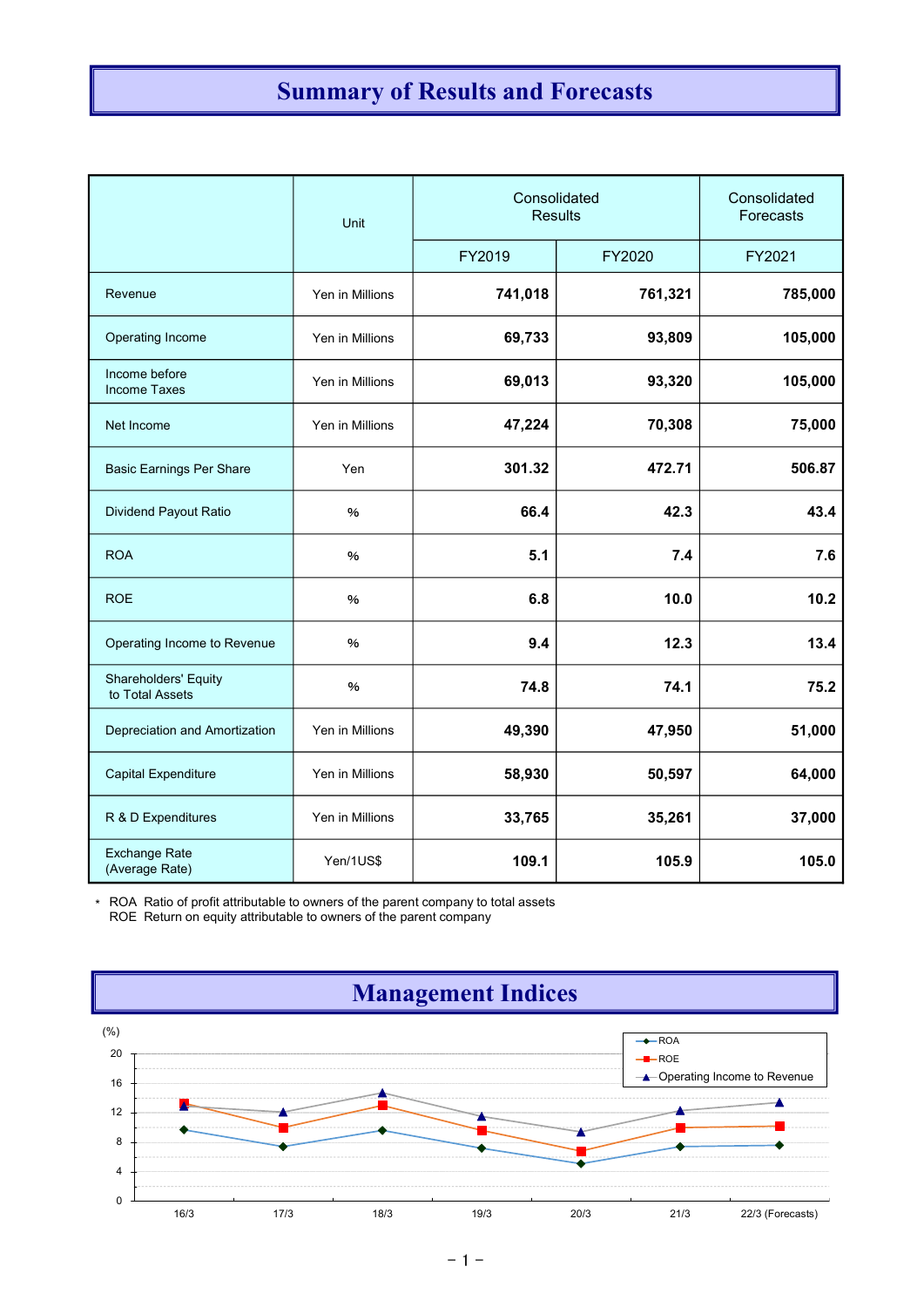# Business Results and Forecasts

(Yen in Millions)

|                             |                | Revenue | Operating Income | Income before<br>Income Taxes | Net Income |
|-----------------------------|----------------|---------|------------------|-------------------------------|------------|
| 1H, FY2019<br>(Apr.-Sep.)   |                | 378,285 | 41,102           | 41,016                        | 29,162     |
| 2H, FY2019<br>$(Oct.-Mar.)$ |                | 362,732 | 28,631           | 27,996                        | 18,061     |
| FY2019                      | <b>Results</b> | 741,018 | 69,733           | 69,013                        | 47,224     |
| 1H, FY2020<br>$(Apr.-Sep.)$ |                | 357,737 | 42,367           | 41,822                        | 30,573     |
| 2H, FY2020<br>(Oct.-Mar.)   |                | 403,583 | 51,441           | 51,498                        | 39,734     |
| FY2020                      |                | 761,321 | 93,809           | 93,320                        | 70,308     |
|                             | YoY $(%)$      | 2.7     | 34.5             | 35.2                          | 48.9       |
| 1H, FY2021<br>$(Apr.-Sep.)$ | Forecasts      | 400,000 | 60,000           | 60,000                        | 42,000     |
| FY2021                      |                | 785,000 | 105,000          | 105,000                       | 75,000     |

| (Yen in N |  |
|-----------|--|
|           |  |

|        |           |                        |                                  | (Yen in Millions)  |
|--------|-----------|------------------------|----------------------------------|--------------------|
|        |           | Capital<br>Expenditure | Depreciation<br>and Amortization | R&D<br>Expenditure |
| FY2019 | Results   | 58,930                 | 49,390                           | 33,765             |
| FY2020 |           | 50,597                 | 47,950                           | 35,261             |
| FY2021 | Forecasts | 64,000                 | 51,000                           | 37,000             |

#### (Yen/1US\$)

| Exchange<br>Rate                  | 1Q<br>(Apr.-Jun.) | 2Q<br>(Jul.-Sep.) | 3Q<br>(Oct.-Dec.) | 4Q<br>(Jan.-Mar.) | Full-year |
|-----------------------------------|-------------------|-------------------|-------------------|-------------------|-----------|
| <b>Results</b><br>FY2019          | 110.7             | 107.3             | 108.5             | 109.9             | 109.1     |
| Results<br>FY2020                 | 108.3             | 106.3             | 104.8             | 104.4             | 105.9     |
| Forecasts FY2020<br>as of Jan. 26 |                   |                   |                   | 103.6             | 106.0     |
| Forecasts<br>FY2021               | 105.0             | 105.0             | 105.0             | 105.0             | 105.0     |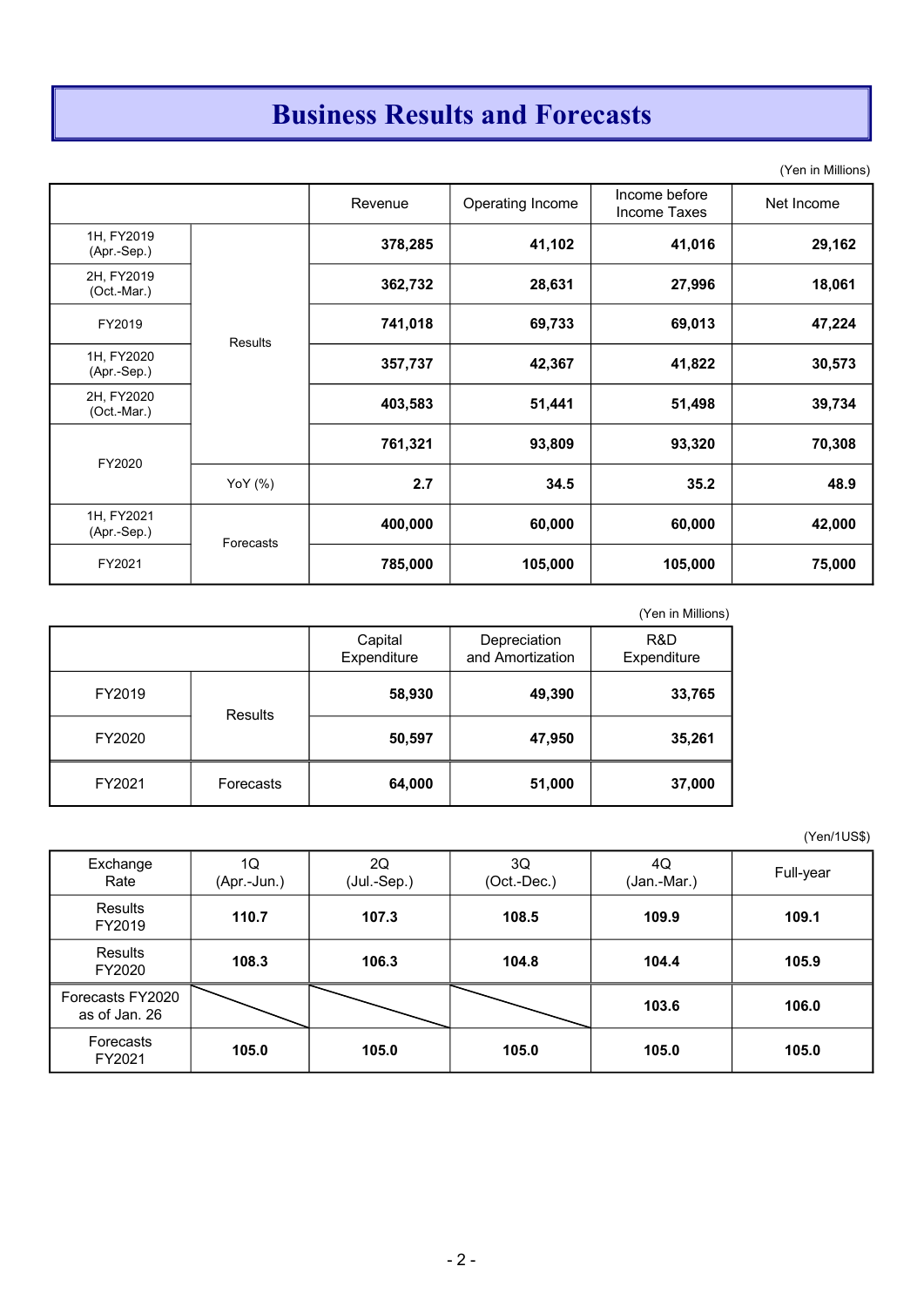### Revenue and Operating Income by Segment

(Yen in Millions)

| Results<br>Forecasts<br>FY2019<br>FY2020<br>FY2020 as of Jan. 26<br>4Q (Jan.-Mar.)<br>Full-year<br>2H (Oct.-Mar.)<br>1Q<br>4Q<br>1Q<br>2Q<br>1H<br>3Q<br>4Q<br>2H<br>Full-year<br>2Q<br>1H<br>3Q<br>2H<br>Full-vear<br>(Jul.-Sep.)<br>(Apr.-Sep.) (Oct.-Dec.)<br>(Jan.-Mar.)<br>(Oct.-Mar.)<br>(Apr.-Jun.) (Jul.-Sep.)<br>(Apr.-Sep.) (Oct.-Dec.)<br>(Jan.-Mar.)<br>$ $ (Oct.-Mar.)<br>(Apr.-Jun.)<br>YoY<br>QoQ<br>YoY<br>YoY<br>Change from<br>Change from<br>Change from<br>(%)<br>(%)<br>Forecasts (%)<br>(%)<br>Forecasts (%)<br>Forecasts (%)<br>(% )<br>Functional<br>43,717<br>47,247<br>90,964<br>46,242<br>44,011<br>90,254<br>181,218<br>40,154<br>87,366<br>47,996<br>99,939<br>187,305<br>2.4<br>43,691<br>183,000<br>47,212<br>51,942<br>9.1<br>$-7.6$<br>9.9<br>10.7<br>4.5<br>3.4<br>95,633<br><b>Base Products</b><br>36,084<br>36,189<br>72,274<br>34,387<br>30,683<br>65,071<br>137,345<br>20,746<br>29,868<br>50,614<br>35,218<br>35,924<br>17.1<br>71,142<br>9.3<br>121,757<br>$-11.3$<br>1.5<br>34,166<br>69,385<br>120,000<br>Transportation<br>2.0<br>5.1<br>2.5<br>Industrial<br>Tape<br>Revenue<br>79,801<br>83,436<br>163,238<br>80,630<br>74,694<br>155,325<br>318,564<br>60,900<br>77,080<br>137,981<br>87,160<br>83,921<br>12.4<br>$-3.7$<br>7.8<br>171,081<br>10.1<br>3.7<br>309,063<br>$-3.0$<br>2.0<br>77,858<br>165,018 303,000<br><b>Operating Income</b><br>7,960<br>13,527<br>6,143<br>854<br>20,525<br>1,650<br>6,820<br>8,471<br>6,436<br>653.6<br>$-48.1$<br>18,840<br>169.2<br>27,311<br>33.1<br>11,528<br>20,000<br>5,567<br>6,997<br>12,404<br>63.4<br>36.6<br>$-875$<br>Information<br>101,132<br>182,541<br>355,009<br>183,783<br>89,602<br>189,039<br>372,822<br>370,000<br>81,408<br>94,724<br>77,744<br>172,468<br>85,782<br>98,001<br>99,437<br>15.3<br>$-9.9$<br>3.3<br>9.6<br>5.0<br>0.8<br>86,779<br>186,216<br>1.5<br><b>Fine Materials</b><br>Flexible<br>9,794<br>10,835<br>20,629<br>11,825<br>10,835<br>22,660<br>43,289<br>10,390<br>13,539<br>23,930<br>15,643<br>56,063<br>15,579<br>32,069<br>56,000<br>16,489<br>44.4<br>32,132<br>41.8<br>0.2<br>29.5<br>0.1<br>$-5.1$<br>0.4<br>Printed<br>Circuits<br>Optronics |                         |          |          |           |          |          |           |           |          |          |           |          |          |         |         |         |            |        |        |           |         |        |          |                 |             |
|----------------------------------------------------------------------------------------------------------------------------------------------------------------------------------------------------------------------------------------------------------------------------------------------------------------------------------------------------------------------------------------------------------------------------------------------------------------------------------------------------------------------------------------------------------------------------------------------------------------------------------------------------------------------------------------------------------------------------------------------------------------------------------------------------------------------------------------------------------------------------------------------------------------------------------------------------------------------------------------------------------------------------------------------------------------------------------------------------------------------------------------------------------------------------------------------------------------------------------------------------------------------------------------------------------------------------------------------------------------------------------------------------------------------------------------------------------------------------------------------------------------------------------------------------------------------------------------------------------------------------------------------------------------------------------------------------------------------------------------------------------------------------------------------------------------------------------------------------------------------------------------------------------------------------------------------------------------------------------------------------------------------------------------------------------------------------------------------------------------------------------------------------------------------------------|-------------------------|----------|----------|-----------|----------|----------|-----------|-----------|----------|----------|-----------|----------|----------|---------|---------|---------|------------|--------|--------|-----------|---------|--------|----------|-----------------|-------------|
|                                                                                                                                                                                                                                                                                                                                                                                                                                                                                                                                                                                                                                                                                                                                                                                                                                                                                                                                                                                                                                                                                                                                                                                                                                                                                                                                                                                                                                                                                                                                                                                                                                                                                                                                                                                                                                                                                                                                                                                                                                                                                                                                                                                  |                         |          |          |           |          |          |           |           |          |          |           |          |          |         |         |         |            |        |        |           |         |        |          |                 |             |
|                                                                                                                                                                                                                                                                                                                                                                                                                                                                                                                                                                                                                                                                                                                                                                                                                                                                                                                                                                                                                                                                                                                                                                                                                                                                                                                                                                                                                                                                                                                                                                                                                                                                                                                                                                                                                                                                                                                                                                                                                                                                                                                                                                                  |                         |          |          |           |          |          |           |           |          |          |           |          |          |         |         |         |            |        |        |           |         |        |          |                 |             |
|                                                                                                                                                                                                                                                                                                                                                                                                                                                                                                                                                                                                                                                                                                                                                                                                                                                                                                                                                                                                                                                                                                                                                                                                                                                                                                                                                                                                                                                                                                                                                                                                                                                                                                                                                                                                                                                                                                                                                                                                                                                                                                                                                                                  |                         |          |          |           |          |          |           |           |          |          |           |          |          |         |         |         |            |        |        |           |         |        |          |                 |             |
|                                                                                                                                                                                                                                                                                                                                                                                                                                                                                                                                                                                                                                                                                                                                                                                                                                                                                                                                                                                                                                                                                                                                                                                                                                                                                                                                                                                                                                                                                                                                                                                                                                                                                                                                                                                                                                                                                                                                                                                                                                                                                                                                                                                  |                         |          |          |           |          |          |           |           |          |          |           |          |          |         |         |         |            |        |        |           |         |        |          |                 |             |
|                                                                                                                                                                                                                                                                                                                                                                                                                                                                                                                                                                                                                                                                                                                                                                                                                                                                                                                                                                                                                                                                                                                                                                                                                                                                                                                                                                                                                                                                                                                                                                                                                                                                                                                                                                                                                                                                                                                                                                                                                                                                                                                                                                                  |                         |          |          |           |          |          |           |           |          |          |           |          |          |         |         |         |            |        |        |           |         |        |          |                 |             |
|                                                                                                                                                                                                                                                                                                                                                                                                                                                                                                                                                                                                                                                                                                                                                                                                                                                                                                                                                                                                                                                                                                                                                                                                                                                                                                                                                                                                                                                                                                                                                                                                                                                                                                                                                                                                                                                                                                                                                                                                                                                                                                                                                                                  |                         |          |          |           |          |          |           |           |          |          |           |          |          |         |         |         |            |        |        |           |         |        |          |                 |             |
|                                                                                                                                                                                                                                                                                                                                                                                                                                                                                                                                                                                                                                                                                                                                                                                                                                                                                                                                                                                                                                                                                                                                                                                                                                                                                                                                                                                                                                                                                                                                                                                                                                                                                                                                                                                                                                                                                                                                                                                                                                                                                                                                                                                  |                         |          |          |           |          |          |           |           |          |          |           |          |          |         |         |         |            |        |        |           |         |        |          |                 |             |
|                                                                                                                                                                                                                                                                                                                                                                                                                                                                                                                                                                                                                                                                                                                                                                                                                                                                                                                                                                                                                                                                                                                                                                                                                                                                                                                                                                                                                                                                                                                                                                                                                                                                                                                                                                                                                                                                                                                                                                                                                                                                                                                                                                                  |                         |          |          |           |          |          |           |           |          |          |           |          |          |         |         |         |            |        |        |           |         |        |          |                 |             |
|                                                                                                                                                                                                                                                                                                                                                                                                                                                                                                                                                                                                                                                                                                                                                                                                                                                                                                                                                                                                                                                                                                                                                                                                                                                                                                                                                                                                                                                                                                                                                                                                                                                                                                                                                                                                                                                                                                                                                                                                                                                                                                                                                                                  |                         |          |          |           |          |          |           |           |          |          |           |          |          |         |         |         |            |        |        |           |         |        |          |                 |             |
|                                                                                                                                                                                                                                                                                                                                                                                                                                                                                                                                                                                                                                                                                                                                                                                                                                                                                                                                                                                                                                                                                                                                                                                                                                                                                                                                                                                                                                                                                                                                                                                                                                                                                                                                                                                                                                                                                                                                                                                                                                                                                                                                                                                  |                         |          |          |           |          |          |           |           |          |          |           |          |          |         |         |         |            |        |        |           |         |        |          |                 |             |
|                                                                                                                                                                                                                                                                                                                                                                                                                                                                                                                                                                                                                                                                                                                                                                                                                                                                                                                                                                                                                                                                                                                                                                                                                                                                                                                                                                                                                                                                                                                                                                                                                                                                                                                                                                                                                                                                                                                                                                                                                                                                                                                                                                                  | Revenue                 | 91,203   | 111,967  | 203,170   | 106,550  | 88,579   | 195,129   | 398,299   | 96,173   | 111,541  | 207,714   | 115,926  | 105,245  | 18.8    | $-9.2$  | 2.8     | 221,172    | 13.3   | 1.3    | 428,886   | 7.7     | 0.7    | 102,358  | 218,285         | 426,000     |
|                                                                                                                                                                                                                                                                                                                                                                                                                                                                                                                                                                                                                                                                                                                                                                                                                                                                                                                                                                                                                                                                                                                                                                                                                                                                                                                                                                                                                                                                                                                                                                                                                                                                                                                                                                                                                                                                                                                                                                                                                                                                                                                                                                                  | <b>Operating Income</b> | 11,051   | 19,909   | 30,961    | 16,182   | 10,151   | 26,333    | 57,294    | 17,717   | 20,051   | 37,768    | 24,865   | 18,093   | 78.2    | $-27.2$ | 14.0    | 42,958     | 63.1   | 5.5    | 80,727    | 40.9    | 2.8    | 15,866   | 40,731          | 78,500      |
| Life                                                                                                                                                                                                                                                                                                                                                                                                                                                                                                                                                                                                                                                                                                                                                                                                                                                                                                                                                                                                                                                                                                                                                                                                                                                                                                                                                                                                                                                                                                                                                                                                                                                                                                                                                                                                                                                                                                                                                                                                                                                                                                                                                                             | Revenue                 | 5,856    | 6,896    | 12,752    | 7,305    | 7,070    | 14,376    | 27,129    | 7,043    | 6,755    | 13,799    | 7,590    | 8,465    | 19.7    | 11.5    | $-11.9$ | 16,055     | 11.7   | $-6.7$ | 29,855    | 10.0    | $-3.7$ | 9,610    | 17,200          | 31,000      |
| Science                                                                                                                                                                                                                                                                                                                                                                                                                                                                                                                                                                                                                                                                                                                                                                                                                                                                                                                                                                                                                                                                                                                                                                                                                                                                                                                                                                                                                                                                                                                                                                                                                                                                                                                                                                                                                                                                                                                                                                                                                                                                                                                                                                          | <b>Operating Income</b> | $-1,424$ | $-547$   | $-1,971$  | 56       | $-631$   | $-574$    | $-2,546$  | $-518$   | $-797$   | $-1,315$  | $-124$   | $-1,570$ |         |         |         | $-1,695$   |        |        | $-3,011$  |         |        | 1,940    | 1,815           | 500         |
|                                                                                                                                                                                                                                                                                                                                                                                                                                                                                                                                                                                                                                                                                                                                                                                                                                                                                                                                                                                                                                                                                                                                                                                                                                                                                                                                                                                                                                                                                                                                                                                                                                                                                                                                                                                                                                                                                                                                                                                                                                                                                                                                                                                  | Revenue                 | 7,639    | 6,621    | 14,260    | 5,725    | 6,957    | 12,683    | 26,943    | 5,392    | 6,407    | 11,800    | 6,050    | 5,415    | $-22.2$ | $-10.5$ | $-4.1$  | 11,466     | $-9.6$ | $-2.0$ | 23,266    | $-13.6$ | $-1.0$ | 5,649    | 11,699          | 23,500      |
| Others                                                                                                                                                                                                                                                                                                                                                                                                                                                                                                                                                                                                                                                                                                                                                                                                                                                                                                                                                                                                                                                                                                                                                                                                                                                                                                                                                                                                                                                                                                                                                                                                                                                                                                                                                                                                                                                                                                                                                                                                                                                                                                                                                                           | <b>Operating Income</b> | $-26$    | $-821$   | $-847$    | $-838$   | $-936$   | $-1,775$  | $-2,622$  | $-1,021$ | $-1,342$ | $-2,364$  | $-1,905$ | $-3,226$ |         |         |         | $-5,131$   |        |        | $-7,496$  |         |        | $-1,230$ | $-3,135$        | $-5,500$    |
|                                                                                                                                                                                                                                                                                                                                                                                                                                                                                                                                                                                                                                                                                                                                                                                                                                                                                                                                                                                                                                                                                                                                                                                                                                                                                                                                                                                                                                                                                                                                                                                                                                                                                                                                                                                                                                                                                                                                                                                                                                                                                                                                                                                  | Revenue                 | $-7,261$ | $-7,874$ | $-15,136$ | $-7,762$ | $-7,020$ | $-14,782$ | $-29,918$ | $-6,199$ | $-7,357$ | $-13,557$ | $-8,256$ | $-7,936$ |         |         |         | $-16, 193$ |        |        | $-29,750$ |         |        | $-6.686$ | $-14.942$       | $-28,500$   |
| Corporate/<br>Elimination                                                                                                                                                                                                                                                                                                                                                                                                                                                                                                                                                                                                                                                                                                                                                                                                                                                                                                                                                                                                                                                                                                                                                                                                                                                                                                                                                                                                                                                                                                                                                                                                                                                                                                                                                                                                                                                                                                                                                                                                                                                                                                                                                        | <b>Operating Income</b> | $-290$   | $-276$   | $-567$    | $-2,449$ | 100      | $-2,349$  | $-2,916$  | $-385$   | 193      | $-191$    | $-1,704$ | $-1,825$ |         |         |         | $-3,530$   |        |        | $-3,722$  |         |        | $-1,603$ | $-3,308$        | $-3,500$    |
|                                                                                                                                                                                                                                                                                                                                                                                                                                                                                                                                                                                                                                                                                                                                                                                                                                                                                                                                                                                                                                                                                                                                                                                                                                                                                                                                                                                                                                                                                                                                                                                                                                                                                                                                                                                                                                                                                                                                                                                                                                                                                                                                                                                  | Revenue                 | 177,238  | 201,046  | 378,285   | 192,450  | 170,282  | 362,732   | 741,018   | 163,310  | 194,427  | 357,737   | 208,472  | 195,111  | 14.6    | $-6.4$  | 3.3     | 403,583    | 11.3   | 1.6    | 761,321   | 2.7     | 0.8    | 188,789  | 397,262 755,000 |             |
| Total                                                                                                                                                                                                                                                                                                                                                                                                                                                                                                                                                                                                                                                                                                                                                                                                                                                                                                                                                                                                                                                                                                                                                                                                                                                                                                                                                                                                                                                                                                                                                                                                                                                                                                                                                                                                                                                                                                                                                                                                                                                                                                                                                                            | <b>Operating Income</b> | 14,877   | 26,224   | 41,102    | 19,093   | 9,537    | 28,631    | 69,733    | 17,442   | 24,925   | 42,367    | 33,534   | 17,906   | 87.8    | $-46.6$ | 27.0    | 51,441     | 79.7   | 8.0    | 93,809    | 34.5    | 4.2    | 14,097   | 47,632          | 90,000      |
|                                                                                                                                                                                                                                                                                                                                                                                                                                                                                                                                                                                                                                                                                                                                                                                                                                                                                                                                                                                                                                                                                                                                                                                                                                                                                                                                                                                                                                                                                                                                                                                                                                                                                                                                                                                                                                                                                                                                                                                                                                                                                                                                                                                  |                         |          |          |           |          |          |           |           |          |          |           |          |          |         |         |         |            |        |        |           |         |        |          |                 |             |
|                                                                                                                                                                                                                                                                                                                                                                                                                                                                                                                                                                                                                                                                                                                                                                                                                                                                                                                                                                                                                                                                                                                                                                                                                                                                                                                                                                                                                                                                                                                                                                                                                                                                                                                                                                                                                                                                                                                                                                                                                                                                                                                                                                                  |                         |          |          |           |          |          |           |           |          |          |           |          |          |         |         |         |            |        |        |           |         |        |          |                 | (Yen/1US\$) |
|                                                                                                                                                                                                                                                                                                                                                                                                                                                                                                                                                                                                                                                                                                                                                                                                                                                                                                                                                                                                                                                                                                                                                                                                                                                                                                                                                                                                                                                                                                                                                                                                                                                                                                                                                                                                                                                                                                                                                                                                                                                                                                                                                                                  | Exchange Rate           | 110.7    | 107.3    | 109.0     | 108.5    | 109.9    | 109.2     | 109.1     | 108.3    | 106.3    | 107.3     | 104.8    | 104.4    |         |         |         | 104.6      |        |        | 105.9     |         |        | 103.6    | 104.2           | 106.0       |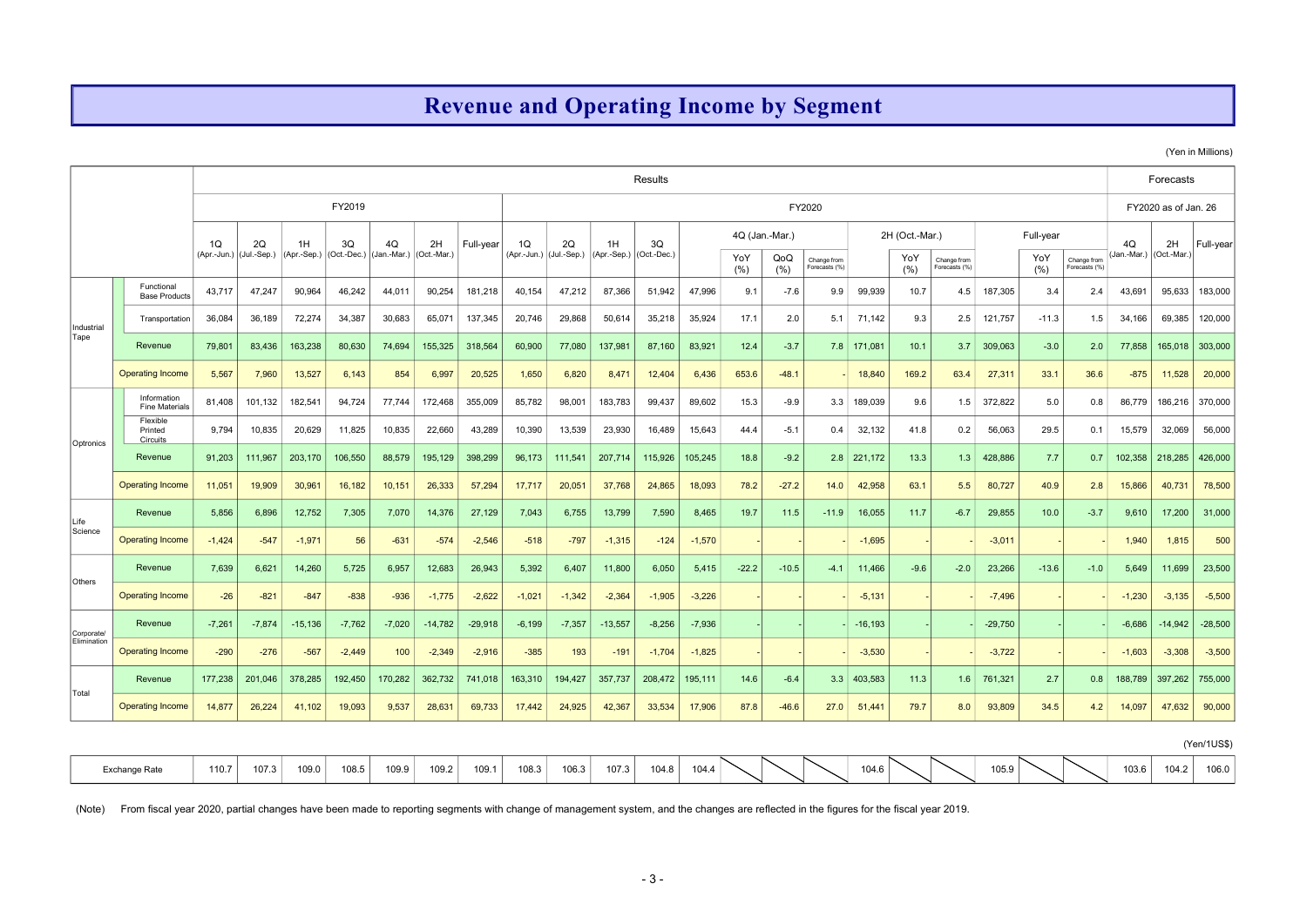# Revenue and Operating Income Forecasts by Segment

(Yen in Millions)

|             |                                      |                   |                   |                   | Results of FY2020 |                   |                   |                                                                                                                                                                                                                                                                                                                                                                       |                   | Forecasts of FY2021 |           |             |
|-------------|--------------------------------------|-------------------|-------------------|-------------------|-------------------|-------------------|-------------------|-----------------------------------------------------------------------------------------------------------------------------------------------------------------------------------------------------------------------------------------------------------------------------------------------------------------------------------------------------------------------|-------------------|---------------------|-----------|-------------|
|             |                                      | 1Q<br>(Apr.-Jun.) | 2Q<br>(Jul.-Sep.) | 1H<br>(Apr.-Sep.) | 3Q<br>(Oct.-Dec.) | 4Q<br>(Jan.-Mar.) | 2H<br>(Oct.-Mar.) | Full-year                                                                                                                                                                                                                                                                                                                                                             | 1H<br>(Apr.-Sep.) | $YoY(\% )$          | Full-year | $YoY(\% )$  |
| Industrial  | Revenue                              | 58,533            | 74,439            | 132,973           | 83,733            | 80,373            | 164,106           | 297,080                                                                                                                                                                                                                                                                                                                                                               | 159,000           | 19.6                | 320,000   | 7.7         |
| Tape        | <b>Operating Income</b>              | 1,650             | 6,820             | 8,471             | 12,404            | 6,436             | 18,840            | 27,311                                                                                                                                                                                                                                                                                                                                                                | 17,000            | 100.7               | 36,000    | 31.8        |
|             | Information<br><b>Fine Materials</b> | 85,782            | 98,001            | 183,783           | 99,437            | 89,602            | 189,039           | 372,822                                                                                                                                                                                                                                                                                                                                                               | 173,500           | $-5.6$              | 342,000   | $-8.3$      |
| Optronics   | Flexible<br><b>Printed Circuits</b>  | 10,390            | 13,539            | 23,930            | 16,489            | 15,643            | 32,132            | 56,063                                                                                                                                                                                                                                                                                                                                                                | 41,500            | 73.4                | 76,000    | 35.6        |
|             | Revenue                              | 96,173            | 111,541           | 207,714           | 115,926           | 105,245           | 221,172           | 428,886                                                                                                                                                                                                                                                                                                                                                               | 215,000           | 3.5                 | 418,000   | $-2.5$      |
|             | <b>Operating Income</b>              | 17,717            | 20,051            | 37,768            | 24,865            | 18,093            | 42,958            | 80,727                                                                                                                                                                                                                                                                                                                                                                | 43,500            | $15.2$              | 77,000    | $-4.6$      |
| Life        | Revenue                              | 7,043             | 6,755             | 13,799            | 7,590             | 8,465             | 16,055            | 29,855                                                                                                                                                                                                                                                                                                                                                                | 21,500            | 55.8                | 37,500    | 25.6        |
| Science     | <b>Operating Income</b>              | $-518$            | $-797$            | $-1,315$          | $-124$            | $-1,570$          | $-1,695$          | $-3,011$                                                                                                                                                                                                                                                                                                                                                              | 3,000             |                     | 2,026     |             |
| Others      | Revenue                              | 5,392             | 6,407             | 11,800            | 6,050             | 5,415             | 11,466            | 23,266                                                                                                                                                                                                                                                                                                                                                                | 12,000            | 1.7                 | 24,500    | 5.3         |
|             | <b>Operating Income</b>              | $-1,021$          | $-1,342$          | $-2,364$          | $-1,905$          | $-3,226$          | $-5,131$          | $-7,496$                                                                                                                                                                                                                                                                                                                                                              | $-3,000$          |                     | $-5,981$  |             |
| Corporate/  | Revenue                              | $-3,832$          | $-4,716$          | $-8,549$          | $-4,829$          | $-4,388$          | $-9,218$          | $-17,767$                                                                                                                                                                                                                                                                                                                                                             | $-7,500$          |                     | $-15,000$ |             |
| Elimination | <b>Operating Income</b>              | $-385$            | 193               | $-191$            | $-1,704$          | $-1,825$          | $-3,530$          | $-3,722$                                                                                                                                                                                                                                                                                                                                                              | $-500$            |                     | $-4,045$  |             |
|             | Revenue                              | 163,310           | 194,427           | 357,737           | 208,472           | 195,111           | 403,583           | 761,321                                                                                                                                                                                                                                                                                                                                                               | 400,000           | 11.8                | 785,000   | 3.1         |
| Total       | <b>Operating Income</b>              | 17,442            | 24,925            | 42,367            | 33,534            | 17,906            | 51,441            | 93,809                                                                                                                                                                                                                                                                                                                                                                | 60,000            | 41.6                | 105,000   | 11.9        |
|             |                                      |                   |                   |                   |                   |                   |                   |                                                                                                                                                                                                                                                                                                                                                                       |                   |                     |           | (Yen/1US\$) |
|             | Exchange Rate                        | 108.3             | 106.3             | 107.3             | 104.8             | 104.4             | 104.6             | 105.9                                                                                                                                                                                                                                                                                                                                                                 | 105.0             |                     | 105.0     |             |
| (Note)      |                                      |                   |                   |                   |                   | $-4-$             |                   | Previously, Industrial Tape was divided into Functional Base Products and Transportation. However, as a result of changes in the management structure from the fiscal year 2021, Functional Base<br>Products and Transportation have been integrated and described as Industrial Tape. Such changes have also been reflected in the figures for the fiscal year 2020. |                   |                     |           |             |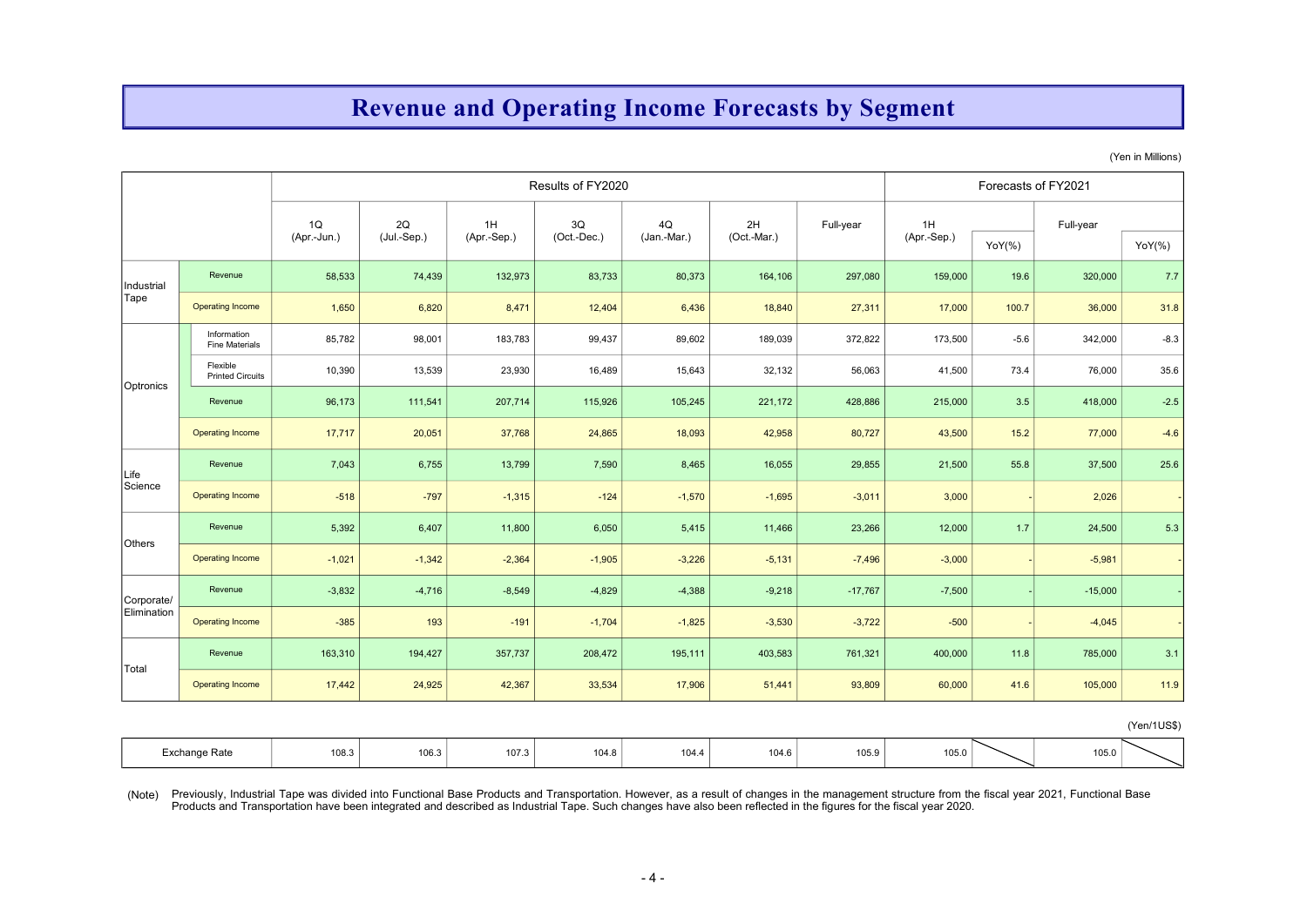### Segment Revenue by Location

|                                      |        |          | (Yen in Millions)<br>4Q, FY2019<br>3Q, FY2020<br>4Q, FY2020 |                   |         |        |          |                  |                   |         |        |          |                  |                   |         |  |         |          |                  |                   |         |         |          |                  |                   | $($ $\%$ |
|--------------------------------------|--------|----------|-------------------------------------------------------------|-------------------|---------|--------|----------|------------------|-------------------|---------|--------|----------|------------------|-------------------|---------|--|---------|----------|------------------|-------------------|---------|---------|----------|------------------|-------------------|----------|
|                                      |        |          | (Jan.-Mar.)                                                 |                   |         |        |          | (Oct.-Dec.)      |                   |         |        |          | (Jan.-Mar.)      |                   |         |  |         |          | YoY              |                   |         |         |          | QoQ              |                   |          |
|                                      | Japan  | Americas | Europe<br>(EMEA)                                            | Asia &<br>Oceania | Total   | Japan  | Americas | Europe<br>(EMEA) | Asia &<br>Oceania | Total   | Japan  | Americas | Europe<br>(EMEA) | Asia &<br>Oceania | Total   |  | Japan   | Americas | Europe<br>(EMEA) | Asia &<br>Oceania | Total   | Japan   | Americas | Europe<br>(EMEA) | Asia &<br>Oceania | Total    |
| Functional<br><b>Base Products</b>   | 16,883 | 1,762    | 6,502                                                       | 16,900            | 42,049  | 19,430 | 1,341    | 6,437            | 22,446            | 49,655  | 17,498 | 1,550    | 7,049            | 19,791            | 45,889  |  | 3.6     | $-12.0$  | 8.4              | 17.1              | 9.1     | $-9.9$  | 15.6     | 9.5              | $-11.8$           | $-7.6$   |
| Transportation                       | 9,747  | 6,828    | 3,406                                                       | 9,183             | 29,165  | 11,692 | 6,037    | 3,390            | 11,921            | 33,041  | 10,114 | 6,288    | 3,637            | 13,623            | 33,663  |  | 3.8     | $-7.9$   | 6.8              | 48.4              | 15.4    | $-13.5$ | 4.2      | 7.3              | 14.3              | 1.9      |
| <b>Industrial Tape</b>               | 26,631 | 8,591    | 9,908                                                       | 26,083            | 71,214  | 31,122 | 7,379    | 9,827            | 34,367            | 82,697  | 27,612 | 7,839    | 10,686           | 33,415            | 79,553  |  | 3.7     | $-8.8$   | 7.8              | 28.1              | 11.7    | $-11.3$ | 6.2      | 8.7              | $-2.8$            | $-3.8$   |
| Information<br><b>Fine Materials</b> | 7.142  |          |                                                             | 69,58'            | 76,723  | 9,658  |          |                  | 88,210            | 97,868  | 11,577 |          |                  | 76,574            | 88,152  |  | 62.1    |          |                  | 10.1              | 14.9    | 19.9    |          |                  | $-13.2$           | $-9.9$   |
| Flexible<br><b>Printed Circuits</b>  | 2,269  |          |                                                             | 7,637             | 9,906   | 5,587  |          |                  | 9,936             | 15,523  | 4,508  |          |                  | 10,304            | 14,812  |  | 98.6    |          |                  | 34.9              | 49.5    | $-19.3$ |          |                  | 3.7               | $-4.6$   |
| Optronics                            | 9,412  |          |                                                             | 77,218            | 86,630  | 15,245 |          |                  | 98,147            | 113,392 | 16,085 |          |                  | 86,879            | 102,964 |  | 70.9    |          |                  | 12.5              | 18.9    | 5.5     |          |                  | $-11.5$           | $-9.2$   |
| Life Science                         | 1,284  | 4,773    |                                                             |                   | 6,057   | 714    | 5,778    |                  |                   | 6,492   | 956    | 6,580    |                  |                   | 7,537   |  | $-25.5$ | 37.9     |                  |                   | 24.4    | 33.9    | 13.9     |                  |                   | 16.1     |
| Others                               | 539    | 3,733    | 812                                                         | 1,006             | 6,091   | 587    | 2,491    | 1,204            | 1,382             | 5,666   | 383    | 2,149    | 782              | 1,389             | 4,705   |  | $-28.9$ | $-42.4$  | $-3.7$           | 38.2              | $-22.8$ | $-34.7$ | $-13.8$  | $-35.1$          | 0.5               | $-17.0$  |
| Adjustments                          | 287    |          |                                                             |                   | 287     | 223    |          |                  |                   | 223     | 350    |          |                  |                   | 350     |  | 21.9    |          |                  |                   | 21.9    | 57.1    |          |                  |                   | 57.1     |
| <b>Revenue Total</b>                 | 38,155 | 17,097   | 10,721                                                      | 104,307           | 170,282 | 47,892 | 15,649   | 11,032           | 133,897           | 208,472 | 45,389 | 16,568   | 11,468           | 121,684           | 195,111 |  | 19.0    | $-3.1$   | 7.0              | 16.7              | 14.6    | $-5.2$  | 5.9      | 4.0              | $-9.1$            | $-6.4$   |

|                   | (Yen in Millions) |         |          |                  |                   |         |         |          |                  |                   | ( %)    |
|-------------------|-------------------|---------|----------|------------------|-------------------|---------|---------|----------|------------------|-------------------|---------|
|                   |                   |         |          | YoY              |                   |         |         |          | QoQ              |                   |         |
| Asia &<br>Oceania | Total             | Japan   | Americas | Europe<br>(EMEA) | Asia &<br>Oceania | Total   | Japan   | Americas | Europe<br>(EMEA) | Asia &<br>Oceania | Total   |
| 19,791            | 45,889            | 3.6     | $-12.0$  | 8.4              | 17.1              | 9.1     | $-9.9$  | 15.6     | 9.5              | $-11.8$           | $-7.6$  |
| 13,623            | 33,663            | 3.8     | $-7.9$   | 6.8              | 48.4              | 15.4    | $-13.5$ | 4.2      | 7.3              | 14.3              | 1.9     |
| 33,415            | 79,553            | 3.7     | $-8.8$   | 7.8              | 28.1              | 11.7    | $-11.3$ | 6.2      | 8.7              | $-2.8$            | $-3.8$  |
| 76,574            | 88,152            | 62.1    |          |                  | 10.1              | 14.9    | 19.9    |          |                  | $-13.2$           | $-9.9$  |
| 10,304            | 14,812            | 98.6    |          |                  | 34.9              | 49.5    | $-19.3$ |          |                  | 3.7               | $-4.6$  |
| 86,879            | 102,964           | 70.9    |          |                  | 12.5              | 18.9    | 5.5     |          |                  | $-11.5$           | $-9.2$  |
|                   | 7,537             | $-25.5$ | 37.9     |                  |                   | 24.4    | 33.9    | 13.9     |                  |                   | 16.1    |
| 1,389             | 4,705             | $-28.9$ | $-42.4$  | $-3.7$           | 38.2              | $-22.8$ | $-34.7$ | $-13.8$  | $-35.1$          | 0.5               | $-17.0$ |
|                   | 350               | 21.9    |          |                  |                   | 21.9    | 57.1    |          |                  |                   | 57.1    |
| 121,684           | 195,111           | 19.0    | $-3.1$   | 7.0              | 16.7              | 14.6    | $-5.2$  | 5.9      | 4.0              | $-9.1$            | $-6.4$  |

|                                     |         |          |                  |                   |         |  |  |         |          |                  |                   | (Yen in Millions) |         |          |                  |                   | ( %)    |
|-------------------------------------|---------|----------|------------------|-------------------|---------|--|--|---------|----------|------------------|-------------------|-------------------|---------|----------|------------------|-------------------|---------|
|                                     |         |          | FY2019           |                   |         |  |  |         |          | FY2020           |                   |                   |         |          | YoY              |                   |         |
|                                     | Japan   | Americas | Europe<br>(EMEA) | Asia &<br>Oceania | Total   |  |  | Japan   | Americas | Europe<br>(EMEA) | Asia &<br>Oceania | Total             | Japan   | Americas | Europe<br>(EMEA) | Asia &<br>Oceania | Total   |
| Functional<br><b>Base Products</b>  | 71,801  | 6,520    | 23,640           | 70,792            | 172,755 |  |  | 69,291  | 5,541    | 23,988           | 80,703            | 179,525           | $-3.5$  | $-15.0$  | 1.5              | 14.0              | 3.9     |
| Transportation                      | 44,183  | 29,828   | 13,629           | 42,925            | 130,566 |  |  | 38,505  | 21,119   | 11,318           | 43,060            | 114,004           | $-12.9$ | $-29.2$  | $-17.0$          | 0.3               | $-12.7$ |
| <b>Industrial Tape</b>              | 115,985 | 36,349   | 37,270           | 113,717           | 303,321 |  |  | 107,797 | 26,660   | 35,307           | 123,764           | 293,529           | $-7.1$  | $-26.7$  | $-5.3$           | 8.8               | $-3.2$  |
| Information<br>Fine Materials       | 33,979  |          |                  | 316,900           | 350,880 |  |  | 42,523  |          |                  | 324,988           | 367,511           | 25.1    |          |                  | 2.6               | 4.7     |
| Flexible<br><b>Printed Circuits</b> | 8,144   |          |                  | 31,237            | 39,381  |  |  | 17,001  |          |                  | 35,559            | 52,561            | 108.8   |          |                  | 13.8              | 33.5    |
| Optronics                           | 42,123  |          |                  | 348,138           | 390,262 |  |  | 59,525  |          |                  | 360,548           | 420,073           | 41.3    |          |                  | 3.6               | 7.6     |
| Life Science                        | 5,345   | 17,293   |                  |                   | 22,638  |  |  | 3,728   | 22,172   |                  |                   | 25,901            | $-30.2$ | 28.2     |                  |                   | 14.4    |
| Others                              | 1,915   | 13,016   | 3,132            | 5,680             | 23,744  |  |  | 1,834   | 9,591    | 3,498            | 5,859             | 20,784            | $-4.2$  | $-26.3$  | 11.7             | 3.2               | $-12.5$ |
| Adjustments                         | 1,050   |          |                  |                   | 1,050   |  |  | 1,032   |          |                  |                   | 1,032             | $-1.7$  |          |                  |                   | $-1.7$  |
| Revenue Total                       | 166,419 | 66,659   | 40,402           | 467,536           | 741,018 |  |  | 173,918 | 58,425   | 38,806           | 490,172           | 761,321           | 4.5     | $-12.4$  | $-4.0$           | 4.8               | 2.7     |

(Note) 1 Major countries or regions excluding Japan are represented as follows:

Americas : U.S.A., Mexico, Brazil

Europe (EMEA) : Belgium, France, Germany, Sweden, Turkey, Africa

Asia & Oceania : China, Korea, Taiwan, Singapore, Malaysia, Hong Kong, Thailand, Vietnam

2 From fiscal year 2020, partial changes have been made to reporting segments with change of management system, and the changes are reflected in the figures for the fiscal year 2019.